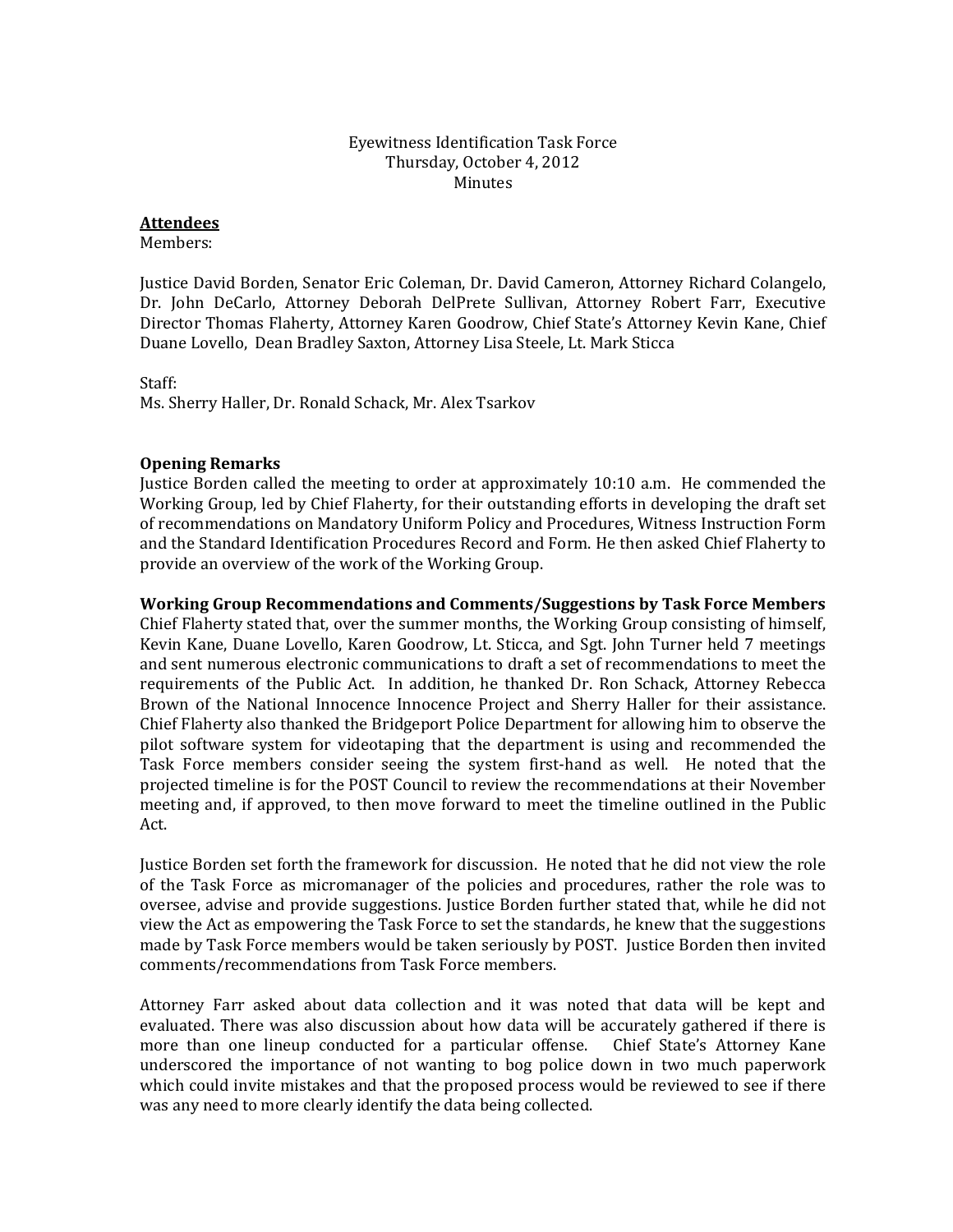pg 2. Eyewitness IdentificationTask Force Minutes 10.4.12 pg. 2

# **Working Group Recommendations and Comments/Suggestions by Task Force Members** *cont'd*

Dean Saxton commended the superb efforts of the Working Group and raised several points for consideration: first, the possibility of providing the eyewitness with a copy of the instructions as they are being read in order to foster better comprehension; second, whether police can caution the eyewitness in the beginning to listen carefully to all of the instructions; third, that police stress to the eyewitness that  $h$ /she should not feel as though they must make an identification - it is not a problem if the eyewitness cannot make an identification, investigators will continue to investigate in the appropriate manner whether or not an identification is made.

Question was raised about distinctive witnesses, where facial features such as full facial tattoos might provide an impediment for an effective array. Chief Lovello noted that in situations where extremely distinctive characteristics were evident, there may not be the need for an array. Justice Borden noted that the Task Force's efforts are a work in progress and not all issues can be addressed early‐on in the process. Attorney Goodrow underscored the importance of training in order for police officers understanding the need for record keeping in order to explain why a policy or practice was not followed in a particular case.

Attorney Del Prete Sullivan offered several recommendations including compressing Draft 5 if at all possible to one page, having the terminology remain consistent in the documents. Dr. DeCarlo noted that in the future there should be a discussion on adding a field on drivers' licenses for identifying marks.

Attorney Farr expressed concern about victims, particularly rape victims, having the need to obtain information about the suspect. Justice Borden noted at some point in the process it would b appropriate, but that the risks the identification would be corrupted are too high if it were to happen during the eyewitness identification procedure.

# **ShowUps**

Justice Borden asked Attorney Steele to present her materials and suggestions on the administration of show‐ups. Attorney Steele presented her language suggestions. She expressed concern about situations where there is a reluctant witness. Attorney Farr expressed concern that further and more in‐depth study be conducted before the Task Force were to recommend a change in practice. It was recommended that expertise be sought within the Department of Justice.

Justice Borden noted that the body of science in show ups is not readily available yet and noted over the next two years the Task Force will be assembling important data on the subject. Chief Flaherty thanked everyone for their suggestions and stated that he will report back to the Task Force with the results of the November POST Council meeting.